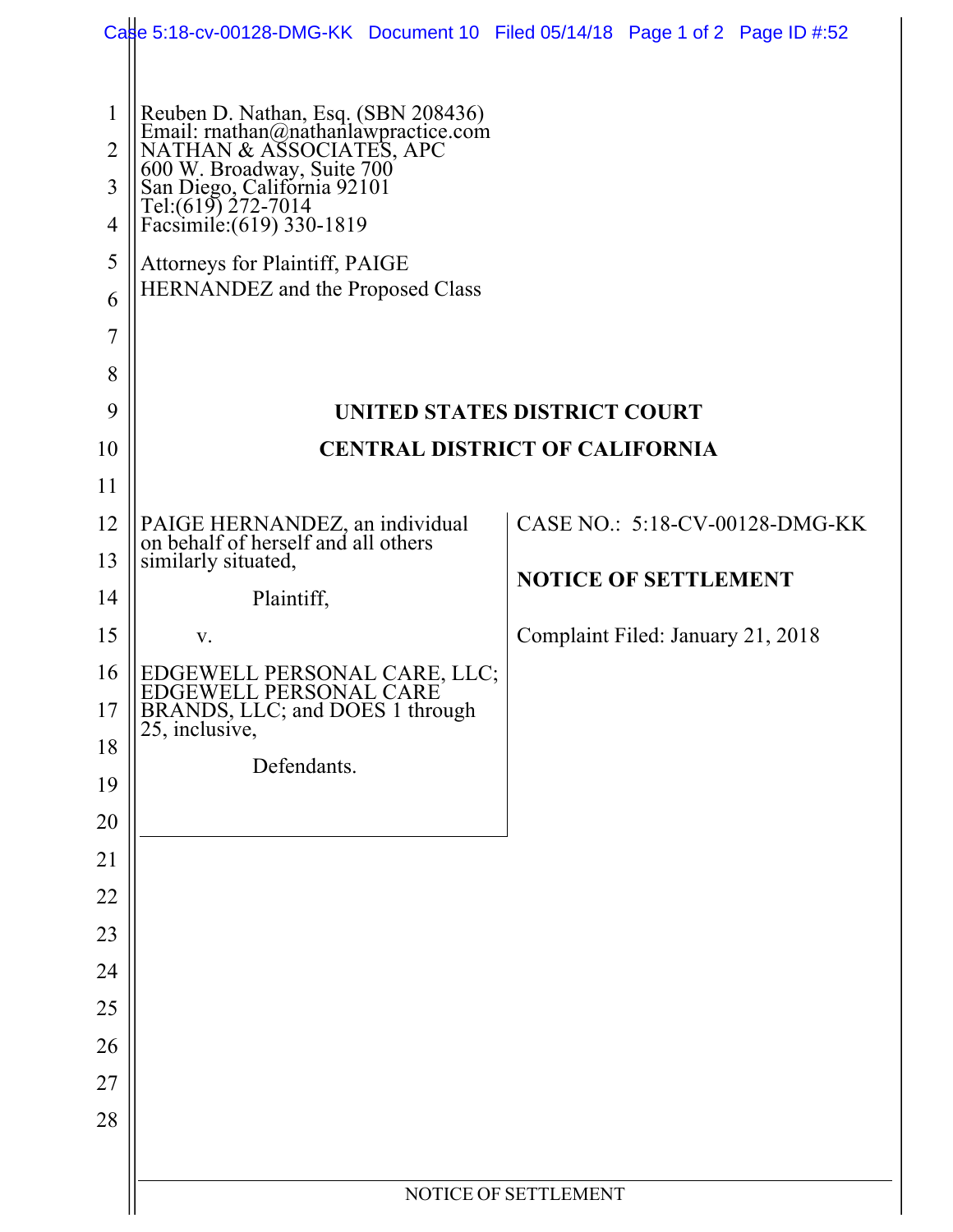|                | Case 5:18-cv-00128-DMG-KK Document 10 Filed 05/14/18 Page 2 of 2 Page ID #:53       |  |  |  |  |  |
|----------------|-------------------------------------------------------------------------------------|--|--|--|--|--|
|                |                                                                                     |  |  |  |  |  |
| $\mathbf{1}$   | <b>NOTICE OF SETTLEMENT</b>                                                         |  |  |  |  |  |
| $\overline{2}$ | PLEASE TAKE NOTICE THAT the parties in the above-captioned case                     |  |  |  |  |  |
| $\overline{3}$ | have reached a settlement. The parties anticipate filing a Stipulation of Dismissal |  |  |  |  |  |
| $\overline{4}$ | for the Court's consideration within 30 days.                                       |  |  |  |  |  |
| 5              |                                                                                     |  |  |  |  |  |
| 6              | Dated: May 14, 2018<br><b>NATHAN &amp; ASSOCIATES, APC</b>                          |  |  |  |  |  |
| $\overline{7}$ |                                                                                     |  |  |  |  |  |
| 8              | /s/ Reuben D. Nathan<br>By: $\frac{\ }{\ }$                                         |  |  |  |  |  |
| 9              | Reuben D. Nathan, Attorney for<br>Plaintiff, PAIGE HERNANDEZ                        |  |  |  |  |  |
| 10             |                                                                                     |  |  |  |  |  |
| 11             |                                                                                     |  |  |  |  |  |
| 12             |                                                                                     |  |  |  |  |  |
| 13             |                                                                                     |  |  |  |  |  |
| 14             |                                                                                     |  |  |  |  |  |
| 15             |                                                                                     |  |  |  |  |  |
| 16             |                                                                                     |  |  |  |  |  |
| 17             |                                                                                     |  |  |  |  |  |
| 18             |                                                                                     |  |  |  |  |  |
| 19             |                                                                                     |  |  |  |  |  |
| 20             |                                                                                     |  |  |  |  |  |
| 21             |                                                                                     |  |  |  |  |  |
| 22             |                                                                                     |  |  |  |  |  |
| 23             |                                                                                     |  |  |  |  |  |
| 24             |                                                                                     |  |  |  |  |  |
| 25             |                                                                                     |  |  |  |  |  |
| 26             |                                                                                     |  |  |  |  |  |
| 27             |                                                                                     |  |  |  |  |  |
| 28             |                                                                                     |  |  |  |  |  |
|                | 1                                                                                   |  |  |  |  |  |
|                | NOTICE OF SETTLEMENT                                                                |  |  |  |  |  |